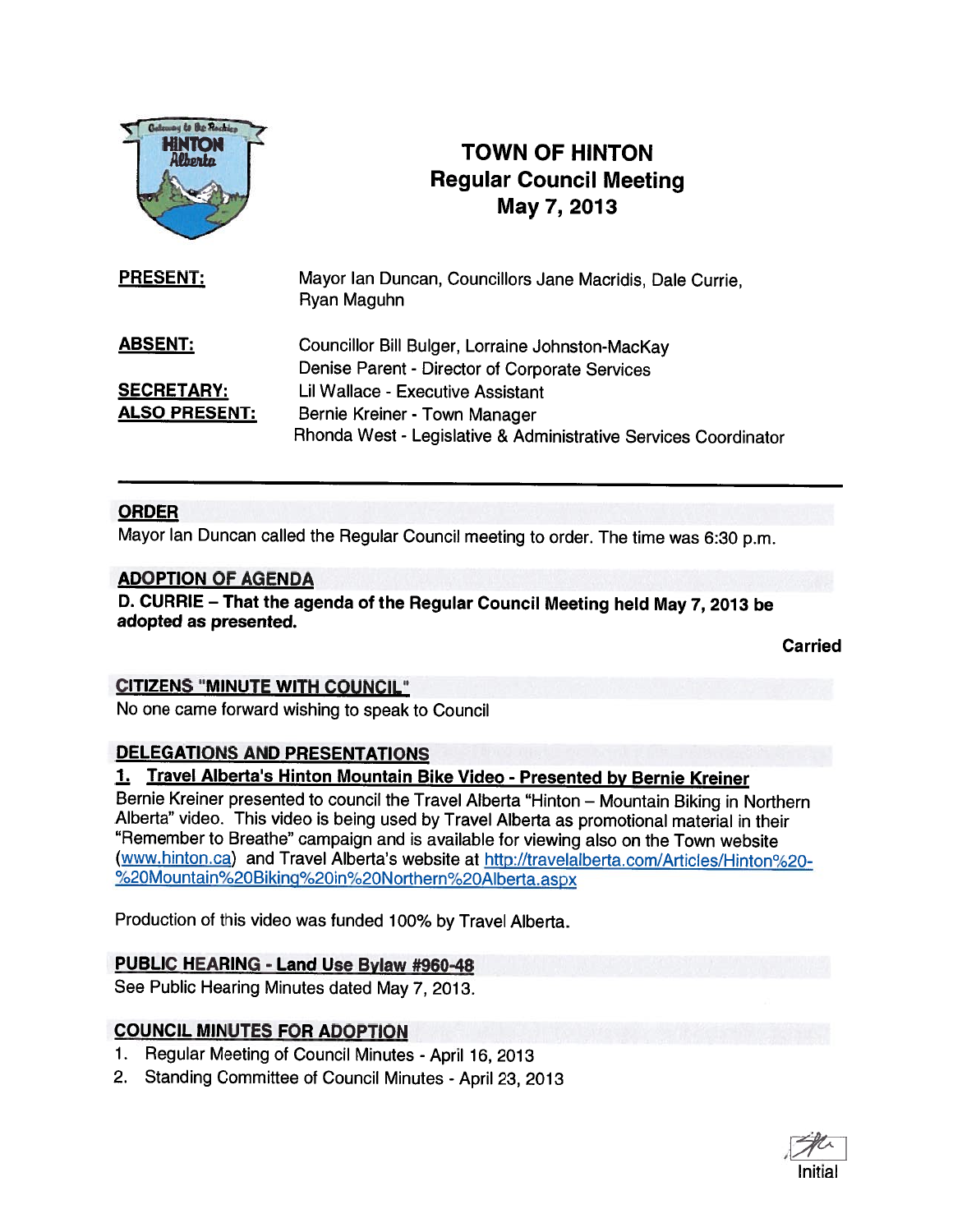## R. MAGUHN - That the Minutes listed above be approved as presented.

Prior to council voting, Bernie Kreiner advised council that in error the agenda package contained the draft version of the Standing Committee minutes for April 23, 2013. Councillor Macridis then requested <sup>a</sup> point of privilege to sever Councillor Maguhn's motion.

R. MAGUHN - That the Regular Meeting of Council Minutes - April 16, <sup>2013</sup> be adopted as presented.<br>Exercise of the carried control of the carried control of the carried control of the carried carried

J. MACRIDIS - That the Standing Committee of Council Minutes dated April 23, <sup>2013</sup> be brought back to the next regular council meeting for adoption.

ACTION ITEMS

Refer to the Regular Council Meeting Agenda package for <sup>07</sup> May <sup>2013</sup> for detailed background information on these decisions.

#### 1. Land Use Bylaw #960-48

J. MACRIDIS -That Council <sup>g</sup>ive Second Reading to Land Use Bylaw Amendment #960- 48.

D. CURRIE - That Council <sup>g</sup>ive Third Reading to Land Use Bylaw Amendment #960-48.

2. Financial Implications of Crosswalk Light Improvements

R. MAGUHN - That Council approve installing pedestrian indicator lights at all eight (8) lighted crosswalks, with funding of up to \$11,000.00 from the Photo Radar Reserve (as a community safety initiative).

## Carried

J. MACRIDIS - That Council direct Administration that in all future lighted crosswalks installed in Hinton that pedestrian indicator lights be included.

Carried

## 3. 2013 Tax Rate Bylaw #1082

D. CURRIE - That Council give Bylaw #1082 (2013 Tax Levy Bylaw) third and final reading. **Carried** 

## 4. 2012 Consolidated Financial Statements for the Town of Hinton

Council extended their appreciation to Denise Parent, Director of Corporate Services, for the "top-notch work" occurring in that department and realize the work load for that department has been heavy lately. Councillor Macridis provided the meeting audience with <sup>a</sup> clarification of the word "surplus" in the auditor's work which actually refers to "reserves".

Carried

Carried

**Carried**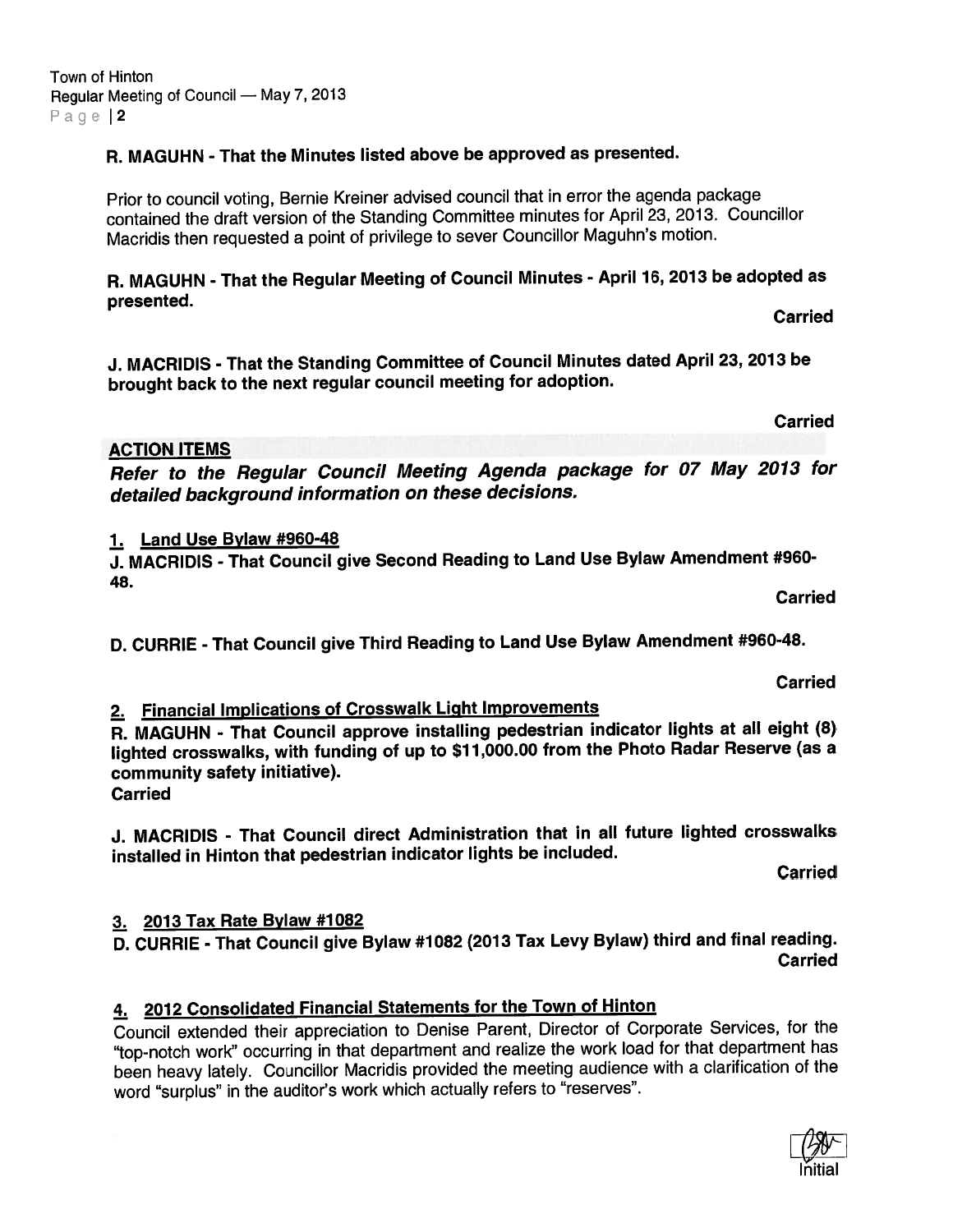J. MACRIDIS - That Council approve the 2012 Financial Statements for the Town of Hinton as presented.

Carried

R. MAGUHN - Understanding the concern for public safety, Council directs administration to investigate, explore and repor<sup>t</sup> back to Council on the options available (to the Town) requiring owners of local Mobile Home Parks to increase their road standards to an acceptable level for Emergency Services Responses (EMS, Police and Fire). This standard should be developed in conjunction with Emergency Services Branches (EMS, Police and Fire).

The Mayor indicated he and administration had recently met with the owners of two mobile home parks to discuss concerns (including maintenance in the parks and encroachment issues); the owners indicated they would respon<sup>d</sup> to these concerns in June. The Mayor felt the timeline should be honoured.

#### Motion Defeated

#### INFORMATION ITEMS

- 1. Council Information Package #1 previously circulated April 18, <sup>2013</sup>
- 2. Council Information Package #2 previously circulated April25, <sup>2013</sup>
- 3. Council Information Package #3 previously circulated May 2, <sup>2013</sup>

D. CURRIE - That Council Information Packages #1, #2 and # <sup>3</sup> be accepted for information.

Carried

#### REPORTS FROM MAYOR, COUNCIL, TOWN MANAGER

## 1. Council Reporting (Training/Conferences/CEAC, Listening Teams. All Other Committees)

#### Councillor Ryan Maguhn reporled:

- • This weekend Harry Collinge High School will hold their annual prom; will attend as Deputy Mayor and looking forward to it; Mayor Duncan then asked Councillor Maguhn to pass along his regrets as he will be out of town and unable to attend;
- Congratulations and compliments to all emergency personne<sup>l</sup> for PARTY program;
- Hinton Policing Committee meeting Thursday; gearing up for Family Health & Safety night on June 5; invites everyone to come out;
- • Reminder that Rowan Street recycling has excellent bin to drop off yar<sup>d</sup> clippings and there is no charge;

#### Councillor Dale Currie reported:

- • Met with Mary Reimer Park Society; drainage, camping and tournament schedule issues are being discussed with all user groups;
- •Final design on berm underway; landowner approvals needed for drainage solutions

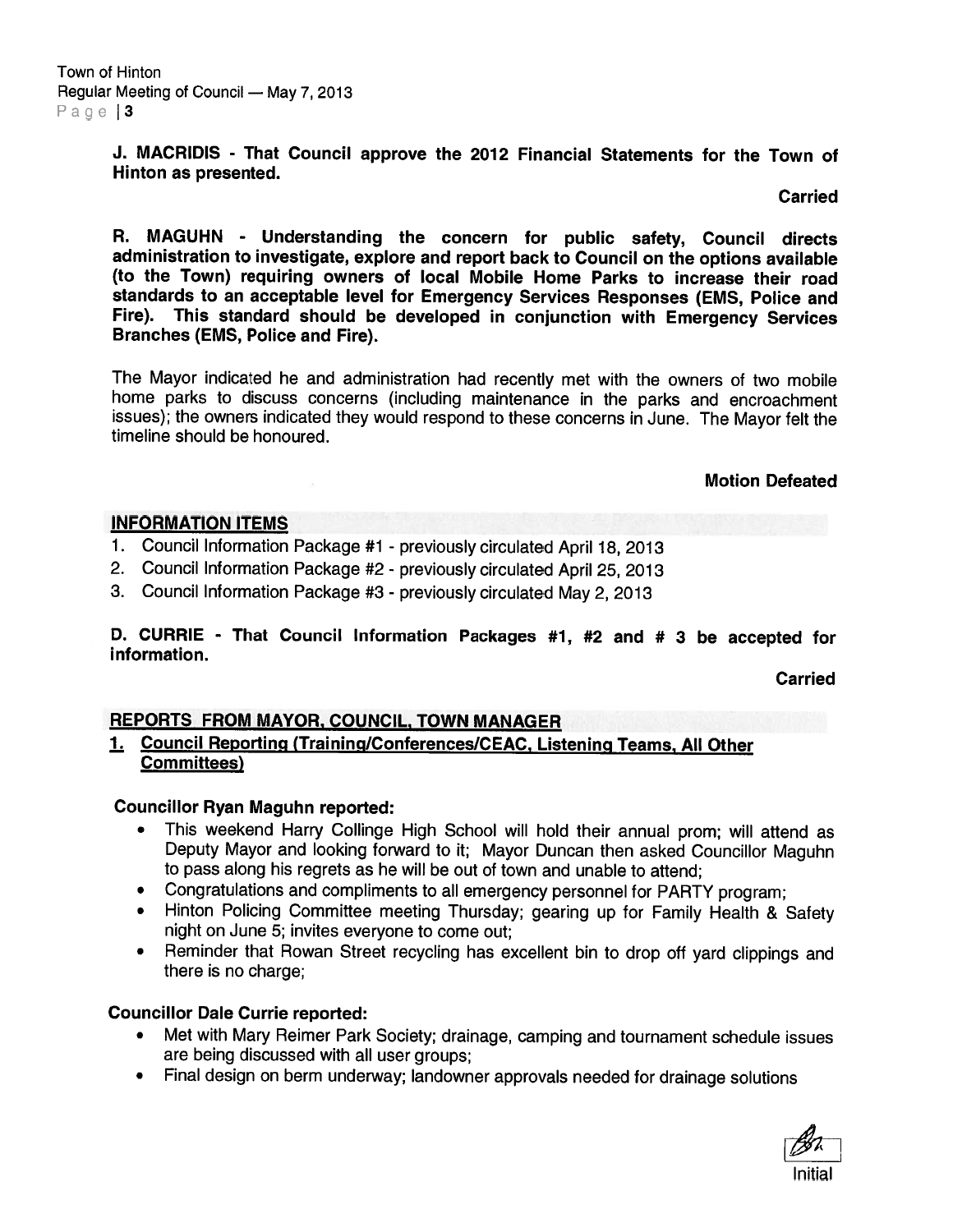#### Councillor Jane Macridis reported:

- • Thanked the Mayor for providing her with background information she was not earlier aware of which changed her mind on the vote on Councillor Maguhn's motion re mobile home parks road maintenance;
- Attended the AB library conference in Jasper and discovered <sup>a</sup> new service that is available — RISE provides access for all types of information and is always looking for local experts to hold <sup>a</sup> session. Please talk to librarian Hetty Wilderdijk if you can contribute.
- • Met with Grande Prairie Regional College board of directors; discussed where we are and where we want to go; excellent to have the entire board come to Hinton to hold their board meeting;
- • Trades Discovery Day was excellent; spoke to students and members running booths; thanks to Renee Laboucane and the others involved for their extra work in putting this on;
- • Attended the volunteer appreciation dinner and FCSS (Lisa Brett) did an excellent job; thanks to all of Hinton's many volunteers; we appreciate all that you do;
- • She is on <sup>a</sup> CEAC sub-committee, working with consultant to determine outcome measures on the Community Sustainability Plan;
- She attended policing governance conference this weekend; excellent training sessions; thanked Councillors Maguhn and Currie for the opportunity to represen<sup>t</sup> them at the conference.

#### 2. Town Manager Report

#### Town Manager Bernie Kreiner reported:

- Next Wednesday (May 15) Trans Mountain Pipelines is holding another open house in Hinton; 4-8 pm at the Holiday Inn, 393 Gregg Avenue.
- Town staff participated recently in Earth Day and collected 1,470 lbs. of garbage around their worksites;
- Spray park is having showers installed so it is currently being worked on and not available to open yet;
- <sup>10</sup> acre parce<sup>l</sup> of Town land sale in Thompson Lake to Plainsman did not proceed; property back on market for sale;
- • In <sup>a</sup> recent CBC article the Hinton Hospital rated "A" for its medical services; sent copy to Fiona Murray-Galbraith for her information.

#### MOVE IN CAMERA

J. MACRIDIS That the Regular Council meeting move in camera.

Carried

The time was 7:57 p.m. <sup>A</sup> short recess was called and the meeting resumed at 8:15 p.m.

## J. MACRIDIS - That Regular Council meeting revert to regular session.

Carried

The time was 8:45 p.m.